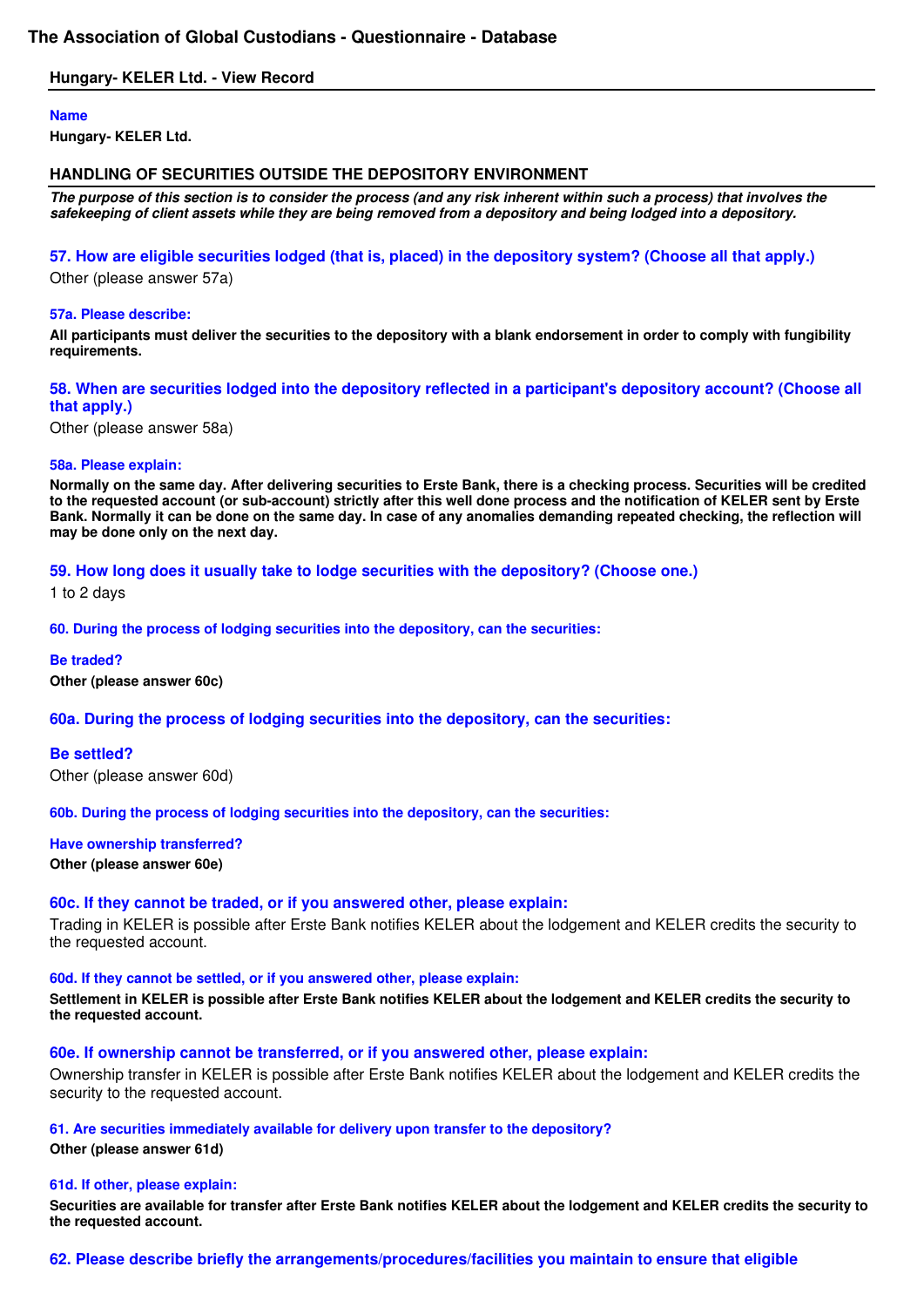# **securities held at the depository are handled at least as efficiently as compared to securities held outside the depository, particularly in relation to income, corporate actions and proxy services.**

After the physical security is credited by KELER to the requested account the treatment of the security is the same as the dematerialised securities. All physical securities are booked to securities account, income and corporate action services are provided upon the data recorded in KELER's systems. At the instruction of the issuer KELER undertakes to complete coupon cutting, in case of securities without coupon stamping corresponding to coupon cutting related to payment of dividend, yield and interest and to annul and destroy securities and coupons.

# **63. What transfer process steps are involved when eligible securities are withdrawn from the depository for safekeeping? (Choose one.)**

**Securities are transferred as is any physical delivery in the market.** 

**64. How long does it usually take to remove securities from the depository? (Choose one.) 1 to 2 days** 

**65. While the securities are being removed from the depository, can they:** 

# **65a. Be traded? (Choose one)**

Other (please answer 65b)

### **65b. Please explain:**

**Trading in KELER is not possible after Erste Bank notifies KELER about the removal and KELER debits the account.** 

### **65c. Be settled?**

Other (please answer 65d)

#### **65d. Please explain:**

**Settlement in KELER is not possible after Erste Bank notifies KELER about the removal and KELER debits the account.** 

### **65e. Have ownership transferred?**

Other (please answer 65f)

### **65f. Please explain:**

**Ownership transfer in KELER is not possible after Erste Bank notifies KELER about the removal and KELER debits the account.** 

# **STANDARD OF CARE**

**The purpose of this section is to understand the responsibility and liability that the depository has in providing services to its participants/members in the settlement and clearing of securities and/or cash, and to understand what type of protections exist for participants in the event of a participant failure/default.**

# **Depository Liability**

**66. Does the depository accept liability (independent of any insurance coverage) for the following:** 

**66a. Reconciliation errors with the registrar and/or the issuer that result in direct damages or losses to participants? Yes (please answer 66b)** 

### **66b. If yes, please check all of the following that apply:**

The depository assumes liability for direct losses

**66e. Theft of securities (either physical certificate or electronically from accounts at the depository) from the depository that result in direct damages or losses to participants? Yes (please answer 66f)** 

# **66f. If yes, please check all of the following that apply:**

The depository assumes liability for direct losses

**66i. Failure of the depository's systems that result in direct damages or losses to participants because they cannot use either securities or funds? Yes (please answer 66j)** 

# **66j. If yes, please check all of the following that apply:**

The depository assumes liability for direct losses

**66m. Any direct damages or losses to participants caused by the depository due to its errors, omissions or fraud?**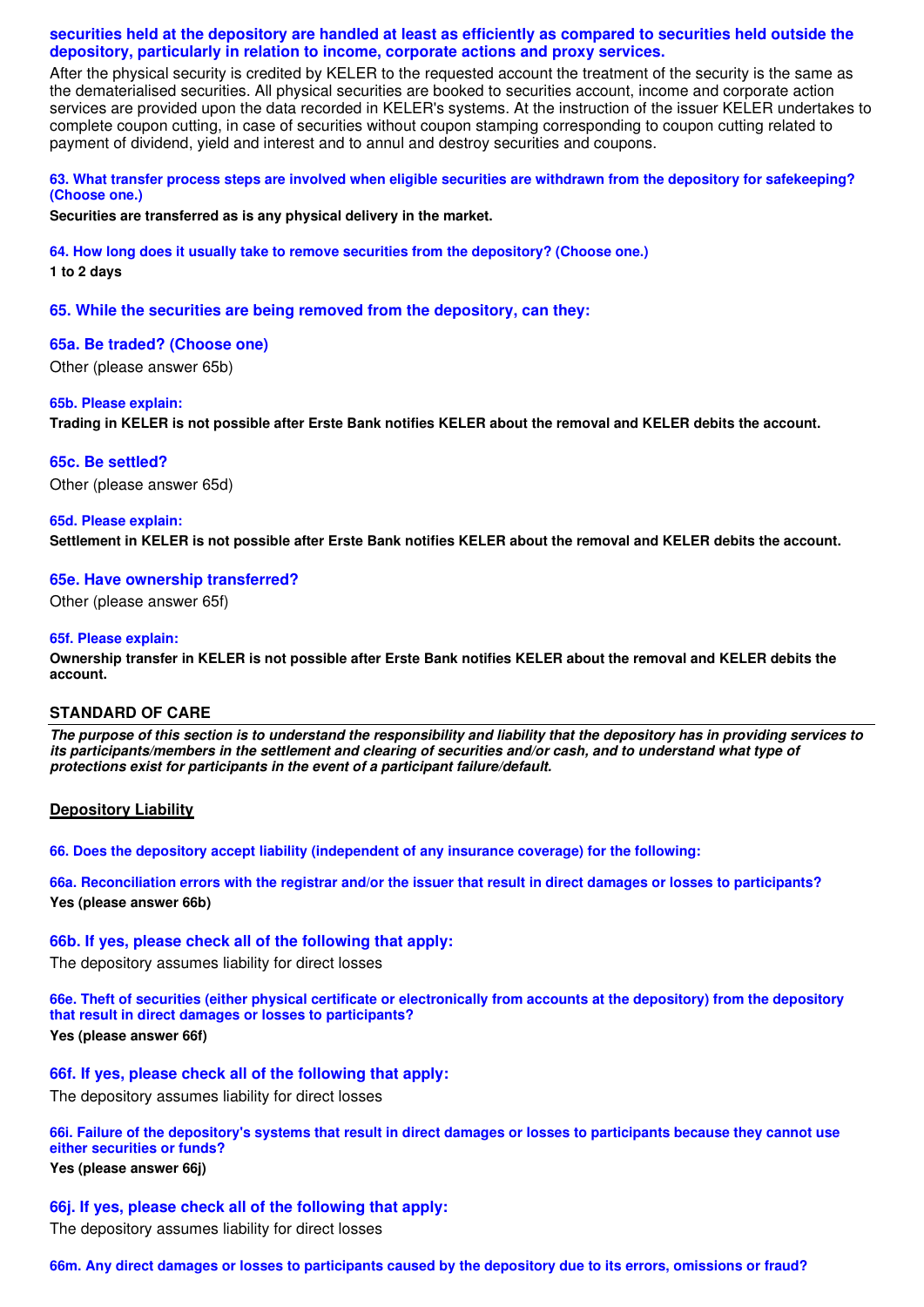# **66n. If yes, please check all of the following that apply:**

The depository assumes liability for direct losses

**66q. Any direct damages or losses to participants caused by the depository in its capacity as a central counterparty? Other (please answer 66t)** 

### **66t. If other, please explain:**

KELER CCP Ltd. (subsidiary of KELER) is the sole central counterparty regarding guaranteed Budapest Stock Exchange transactions and regarding guaranteed gas market transactions and power market obligations.

### **66u. Does the depository guaranty settlement?**

**Other (please answer 66w)** 

### **66w. If other, please explain:**

**KELER CCP (subsidiary of KELER) as central counterparty guarantees transactions concluded on the guaranteed markets of the Budapest Stock Exchange to its clients. The guarantee is supported by individual collateral of clearing members, collective guarantee funds, KELER CCP's assets and the joint and several liability by KELER Ltd of HUF 4 billion.** 

**66x. Any direct damages or losses to participants caused by the depository as a result of force majeure events, acts of God, or political events, etc.?**

No

# **66+. In all cases where the depository assumes responsibility for direct or indirect or consequential losses, is the depository's liability limited by a standard of care determination?**

Yes (please answer 66\*)

#### **66\*. Please define the standard of care applied:**

**The depository shall repair direct pecuniary losses of its customers proved by proper evidence if such damages are attributable to and occurred in the operation of the depositary. The depository is exempted from liability for any damages, pecuniary losses, lost profit or non-material damages that may occur beyond its operations based upon statutory provisions and/or its General Terms and Conditions. The depository shall be relieved of liability if it is able to prove that it has acted in a manner that can generally be expected in the given situation.** 

**67. Do the depository's written contracts, rules, or established practices and procedures provide protection against risk of loss of participant assets by the depository in the form of?** 

**67a. Indemnification**

**No** 

**67d. Insurance**

Yes (please answer 67e)

**67e. Please explain (then please answer 67f): Capital Market Act, 2001/CXX** 

**67f. Please provide details of the relevant sections of the contracts, rules or practices where this information is found.**

Article 338 (5) a); 339. i); 340/A (2) a); 340/B f) of Capital Market Act, 2001/CXX Please see question 7 documents uploaded.

**67g. Acknowledgement of liability for losses caused by depository's own actions.**

**Yes (please answer 67h)** 

# **67h. Please explain (then please answer 67i):**

KELER Ltd and KELER CCP Ltd General Business Rules detail rules regarding acknowledgement of liability.

**67i. Please provide details of the relevant sections of the contracts, rules or practices where this information is found. KELER General Business Rules 12.4. KELER CCP General Business Rules 7.4. Please see question 7 documents uploaded.** 

**67j. Other**

**68. Is the depository immune from legal action in its own jurisdiction? No**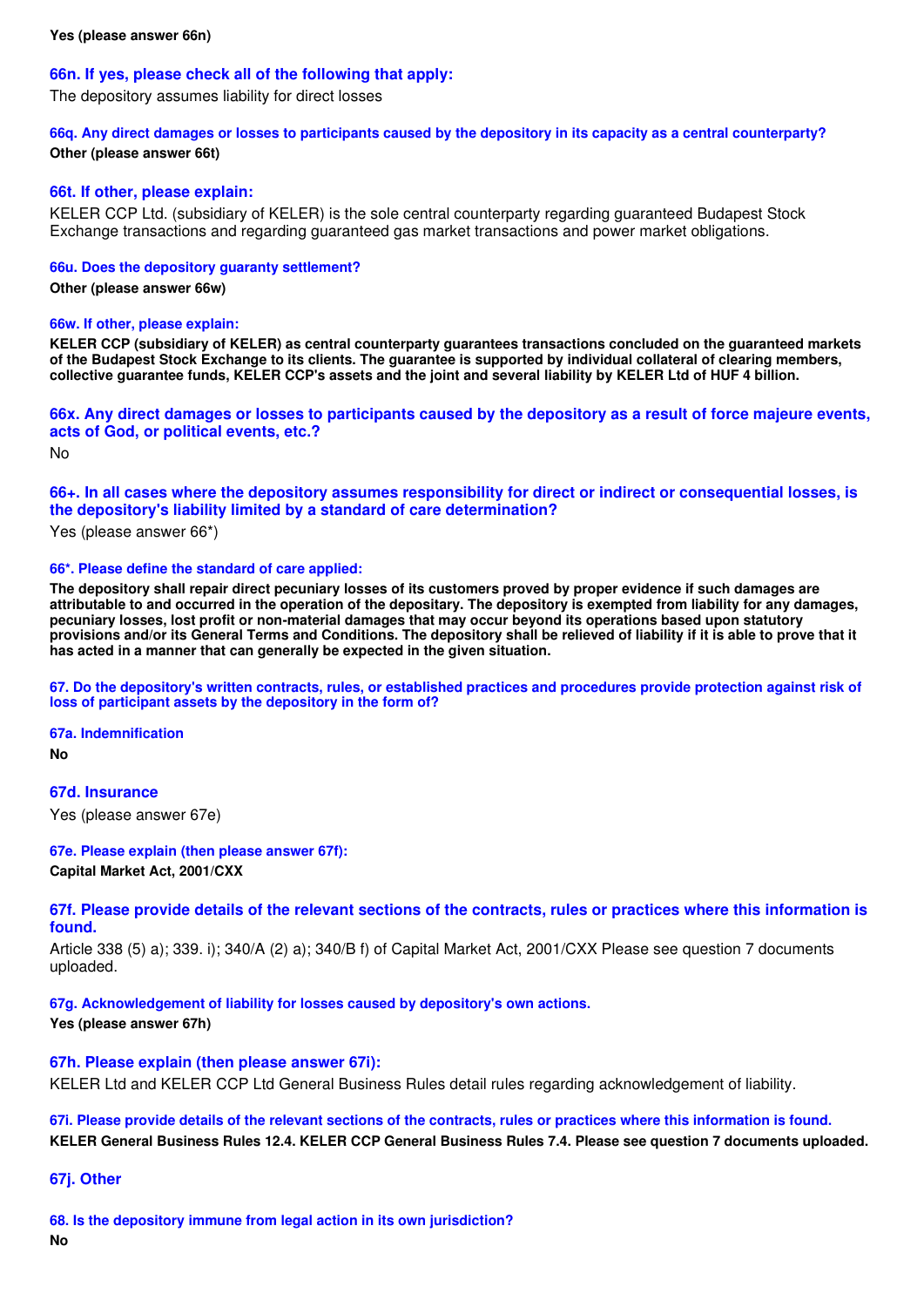# **Security Control**

**69. How do participants receive information (view actual settlement of trades, movement of securities on their accounts, etc.) and see the status of their accounts? (Choose all that apply.)**

By direct electronic link, By receipt of physical account holding statements

**70. Do participants have access to affect their holdings, including confirming and affirming trades, movement of securities on their accounts, etc.?**

Yes (please answer 70a)

**70a. How is access given to participants? (Choose all that apply.) By direct electronic link (please answer 70b)** 

**70b. Please select type of electronic link:** Dial-up modem, Secured, leased, dedicated telephone line, Internet, Fax

**71. Regarding data security:** 

**71a. Are passwords used by participants to access their accounts? Yes** 

**71c. Does each user have a unique user ID? Yes** 

**71e. Are passwords regularly changed? Other (please answer 71g)** 

**71g. If other, please explain:**

**It is up to the policies and practices of the participants. KELER offers the possibility to change passwords but does not require them to be changed regularly.** 

**71h. Is there a user lock-out after a pre-set number of unsuccessful User ID attempts?**

Yes (please answer 71i)

**71i. How many?**

**3** 

**72. Does the depository communicate with other market entities such as stock exchanges, payment systems, clearing houses, etc., by secured linkages? Yes (please answer 72a)** 

**72a. Please explain:** 1. Exchange - leased line 2. Payment system - SWIFT 3. MTS-Hungary - SWIFT

**73. How does the depository communicate with other market entities?** 

**73a. Stock Exchanges (Choose all that apply.) Secured, leased, dedicated telephone line** 

**73b. Payment Systems (Choose all that apply.)**

Secured, leased, dedicated telephone line

**73c. Clearing Houses (Choose all that apply.) Not applicable** 

**73d. Registrars (Choose all that apply.)**

Not applicable

**74. How is access to the physical building controlled? (Choose all that apply.) By guards, By electronic keys/personal ID card, By alarm system** 

**75. What are the vault security procedures for the safekeeping of physical paper? (Choose all that apply.)**

**Electronic keys/combinations, Dual access control, Visitor logs, Vault counts (please answer 75a), Intrusion alarms, Fire alarms, Guards, Other (please answer 75b)**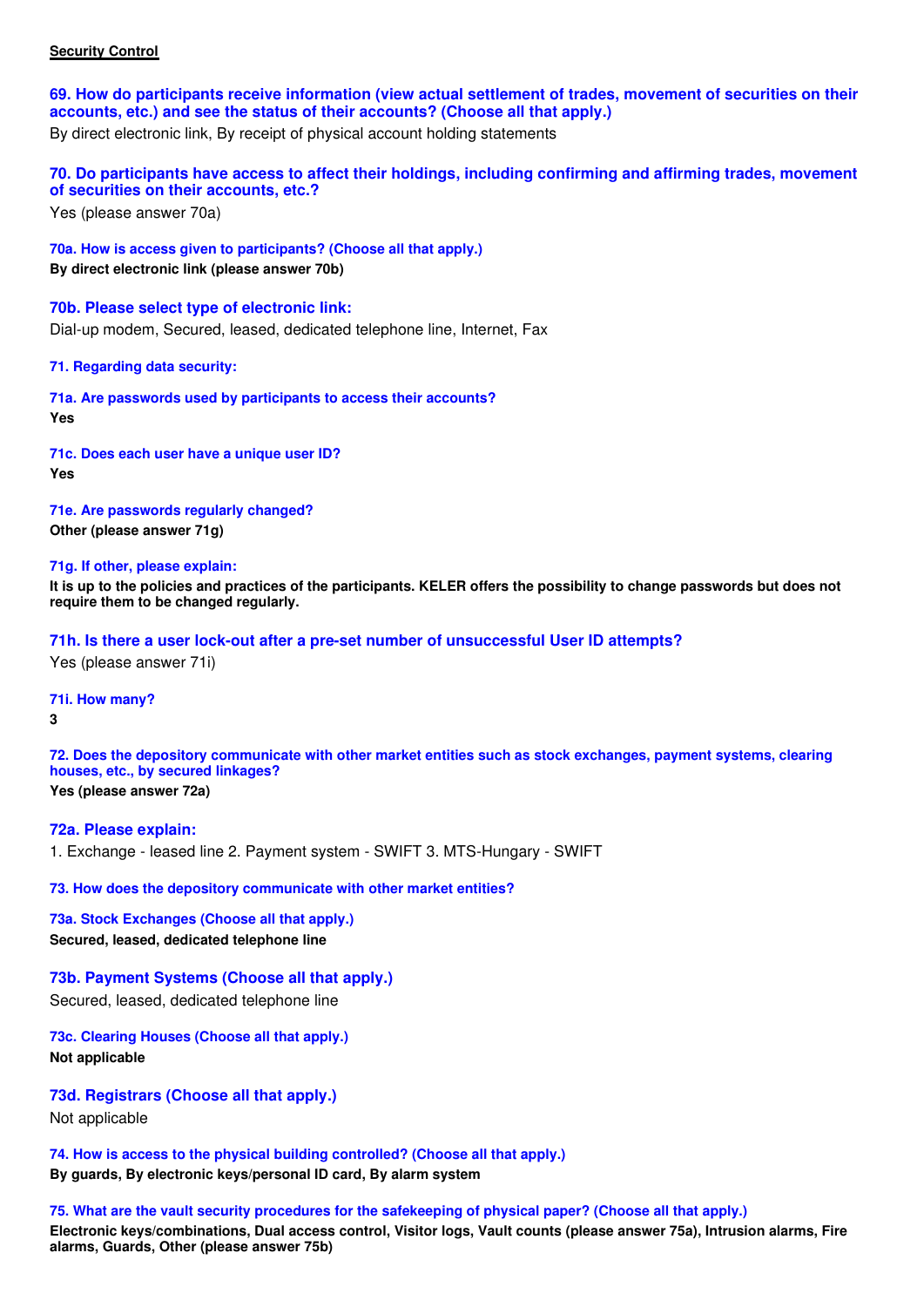# **75a. Please indicate frequency of vault counts:**

Full inventory on a yearly basis. Random check of dedicated units weekly.

### **75b. Please explain:**

**The vault maintenance is outsourced to Erste Bank Hungary Ltd (see question 51i). Erste Bank is responsible for security in the vault. The vault of Erste Bank lies outside KELER's headquarters.** 

# **Participant Default Protections Resulting from a Participant Failure**

**76. If a participant defaults, how is the loss covered? (Choose all that apply?)**

**Not applicable** 

### **76c. If other, please explain:**

The CCP within the KELER Group does have loss sharing mechanism and KELER Ltd. takes part in the CCP's default procedures as a CSD. However it does not guarantee any transactions and does not have own loss sharing mechanism.

### **77. During the past three years, has there been a situation where a participant defaulted which resulted in a significant loss?**

No

# **78. Does the depository have a guaranty fund independent of stock exchange or other market guarantees?**

Other (please answer 78l)

# **78d. How is the fund financed? (Choose one.)**

Contributions from participants (please answer 78f)

# **78f. If so, what is the amount or percentage per participant?**

The total size of the default funds are determined based on the results of stress tests – in line with EMIR requirements. The total size is then divided between the clearing members proportionate to the risks, based on their average initial margin requirements. The minimum contribution is 5 million HUF, KELER CCP Ltd.'s contribution is 5 million HUF.

# **78h. Who is covered by the fund? (Choose all that apply.)**

Other (please answer 78i)

#### **78i. If other, please explain:**

**General Clearing Members and Direct Clearing Members of KELER CCP** 

# **78j. When is the guaranty fund used? (Choose all that apply.)**

Other (please answer 78k)

#### **78k. If other, please explain:**

**When a general or a direct clearing member default cannot be covered by the member's own individual collateral.** 

### **78l. If other, please explain:**

The default funds are operated by KELER CCP Ltd.

#### **79. Does the depository have forms of oversight management for assessing and monitoring of the following? (Choose all that apply.)**

**Participant eligibility requirements, Participant volumes, Participant financial strength, Collateral requirements for participants (please answer 79b), Settlement controls that minimize or eliminate the risk of default by a participant (please answer 79d), Blocking of securities movement before receipt of payment, Blocking payment until securities are moved** 

#### **79b. Please explain the requirements:**

**KELER Ltd., the CSD collects collateral only in case of cash financing transactions to support settlement.** 

### **79d. What type or types of settlement controls (Choose all that apply.)**

**Simultaneous DVP (please answer 79g)** 

#### **79g. Please explain:**

Multilaterally netted positions (Budapest Stock Exchange spot, BSE MTS and MTS Hungary trades) are settled on a DVP basis in batch processing, other DVP transactions are executed in real-time environment on a gross basis.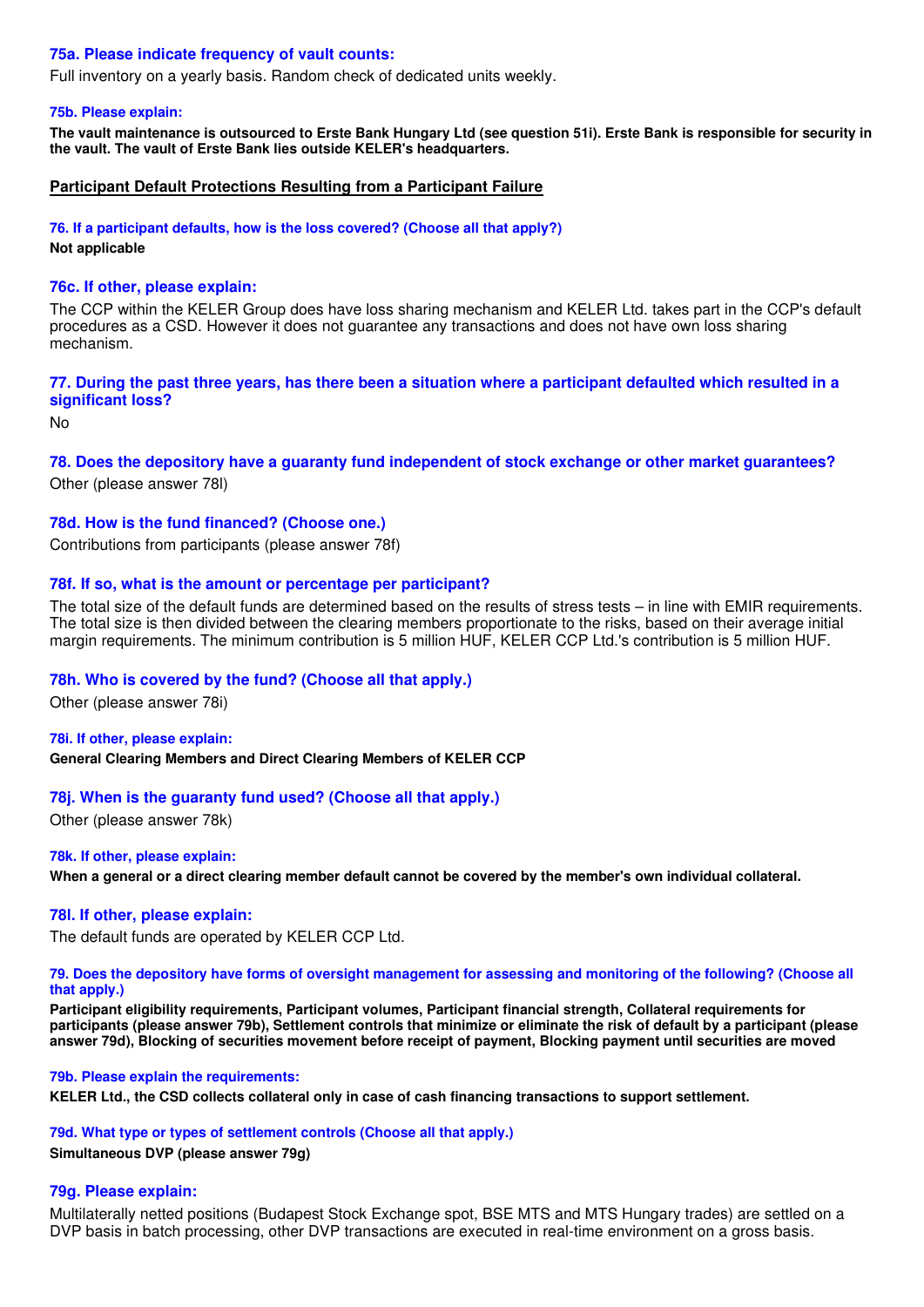## **BUSINESS RECOVERY PLAN**

**This section is intended to identify key aspects of the depository's Business Recovery Plan (BRP), including testing requirements and past results, expected recovery time periods, and the independent review and validation (if any) of the BRP.**

#### **81. Do you have a formal business recovery plan?**

Yes (please answer 81a)

**81a. Does your Business Recovery Plan include: (Choose all that apply.) Back-up of all computer files, Off-site data storage, Back-up files stored and locked, Off-site operations facility** 

**81b. Please identify both the frequency and the last date of testing for the following third party:** 

#### **Depository participants/members**

Live BCP test is carried out yearly. Last date: 6 September 2013 live testing of contingency infrastructure.

**81c. Please identify both the frequency and the last date of testing for the following third party:** 

#### **Stock exchange**

**Live BCP test is carried out yearly. Last date: 6 September 2013 live testing of contingency infrastructure.** 

**81d. Please identify both the frequency and the last date of testing for the following third party:** 

#### **Central bank**

Live BCP test is carried out yearly. Last date: 6 September 2013 live testing of contingency infrastructure.

**81e. Please identify both the frequency and the last date of testing for the following third party:** 

#### **Local brokers**

**Live BCP test is carried out yearly. Last date: 6 September 2013 live testing of contingency infrastructure.** 

**81f. Please identify both the frequency and the last date of testing for the following third party:** 

#### **Any other third party**

Live BCP test is carried out yearly. Last date: 6 September 2013 live testing of contingency infrastructure.

**82. How quickly can the main system be reactivated in the event of an outage? (Choose one.) Other (please answer 82a)** 

# **82a. If other, please explain:**

Depends on the situation. Electric failure: 1-2 minutes Server farm outage: 50-80 minutes Office (building) outage: 2 hours

**83. If a back-up system exists, how quickly can the back-up system be activated in the event of the main system failing? (Choose one.)**

**1 - 4 hours** 

**84. Will the depository publicly announce any system interruption? Yes (please answer 84a)** 

**84a. To whom will the depository disclose any system interruptions? (Choose all that apply.)** To the depository regulators, To all direct participants, Other (please answer 84d)

**84b. If so, please list webpage address:**

**84d. Please explain: Budapest Stock Exchange** 

**84e. How will the depository disclose any system interruptions? (Choose all that apply.)**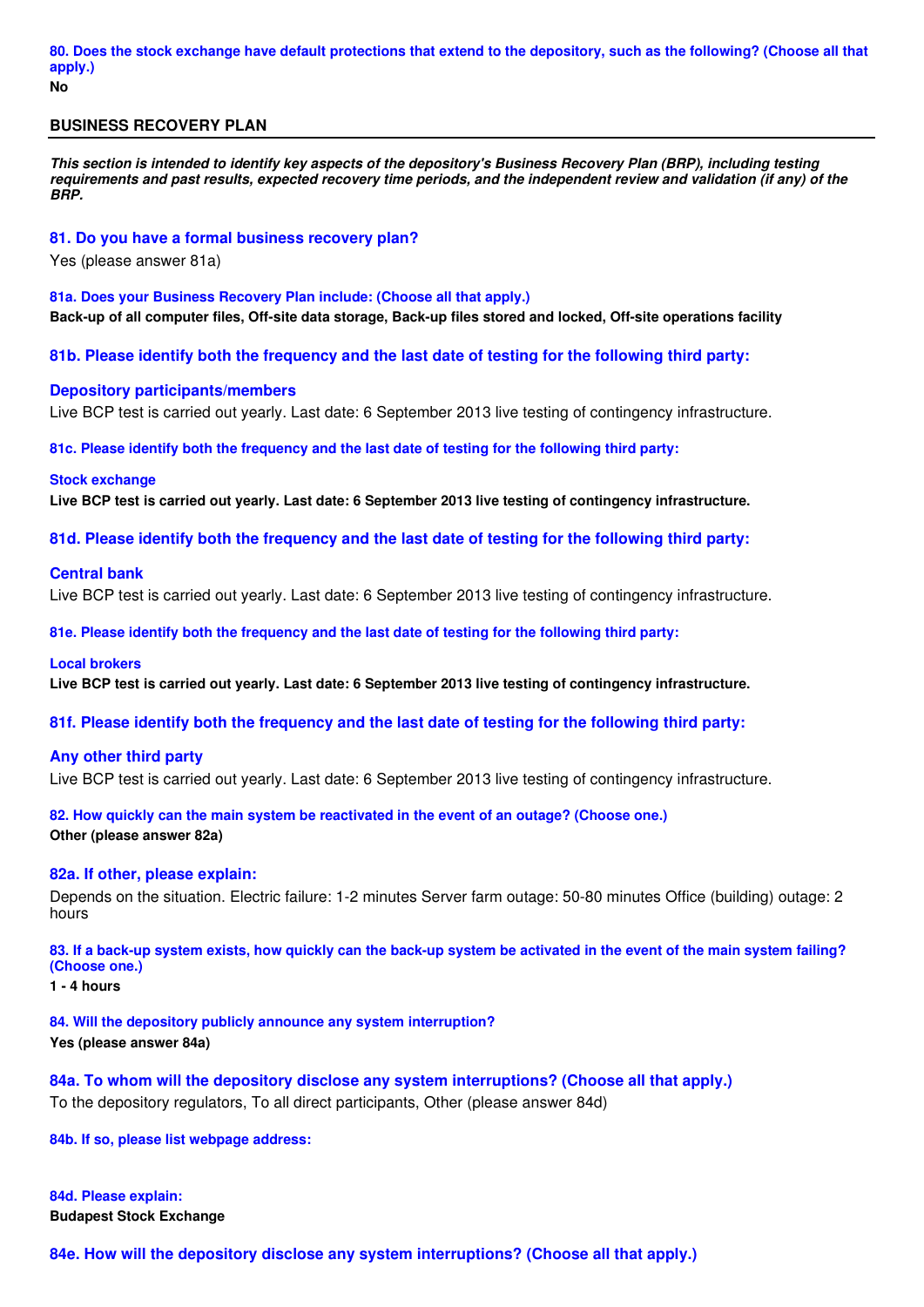By e-mail, By telephone, Other (please answer 84f)

### **84f. Please explain:**

**Via KELER's proprietary communication system.** 

**85. In the past three years, has it been necessary to activate the recovery plan in a live situation? Yes (please answer 85a)** 

**85a. If yes, how much time was needed to implement the recovery plan? (Choose one.)** Less than 1 hour (please answer 85b)

#### **85b. How much time was needed to recover and restore business to normal operations? (Choose one.)**

**8 - 24 hours (please answer 85c)** 

#### **85c. What was the impact to the market? (Choose all that apply.)**

All cash settlements took place as scheduled on the same day with good value, All securities settlements took place one business day late with good value

#### **PERFORMANCE, INSURANCE, AND LOSS**

**This section is intended to identify the level of insurance maintained by the depository, and the extent to which coverage would extend to financial loss incurred by participants and their clients, including but not limited to losses resulting from operating performance, security breaches, and employee negligence or misconduct.**

#### **86. Has there been any material loss by the depository during the past three years?**

No

**87. Has the depository been subject to any litigation involving a participant during the past three years? No** 

# **88. Has the depository realized revenues sufficient to cover expenses during the past three years? (Choose one.)**

Yes for all three years

#### **89. Does the depository maintain a reserve for operating losses?**

Yes (please answer 89a)

**89a. Please describe and indicate reserve amount:**

**On 31 December 2012, capital requirement for operational risk is approximately USD 3.2 million.** 

**90. Has the regulatory body with oversight responsibility for the depository issued public notice that the depository is not in current compliance with any capital, solvency, insurance or similar financial strength requirements imposed by such regulatory body?**

**No** 

**90b. In the case of such a notice having been issued, has such notice been withdrawn, or, has the remedy of such noncompliance been publicly announced by the depository?**

**91. Does the depository have insurance to cover losses in the event of Default on settlement commitments by the depository or a participant?**

No

**92. Does the depository have Fidelity insurance (that is, insurance to cover loss of securities or money resulting, for example, from acts such as forgery, theft, fraud and/or employee dishonesty)?** No

# **93. Does the depository have insurance for Operational Errors?**

No

# **94. Does the depository have Errors and Omissions insurance?**

Yes (please answer 94a)

#### **94a. What is the amount of the coverage?**

**Professional liability insurance, coverage: HUF 100 million per event and 150 million per year**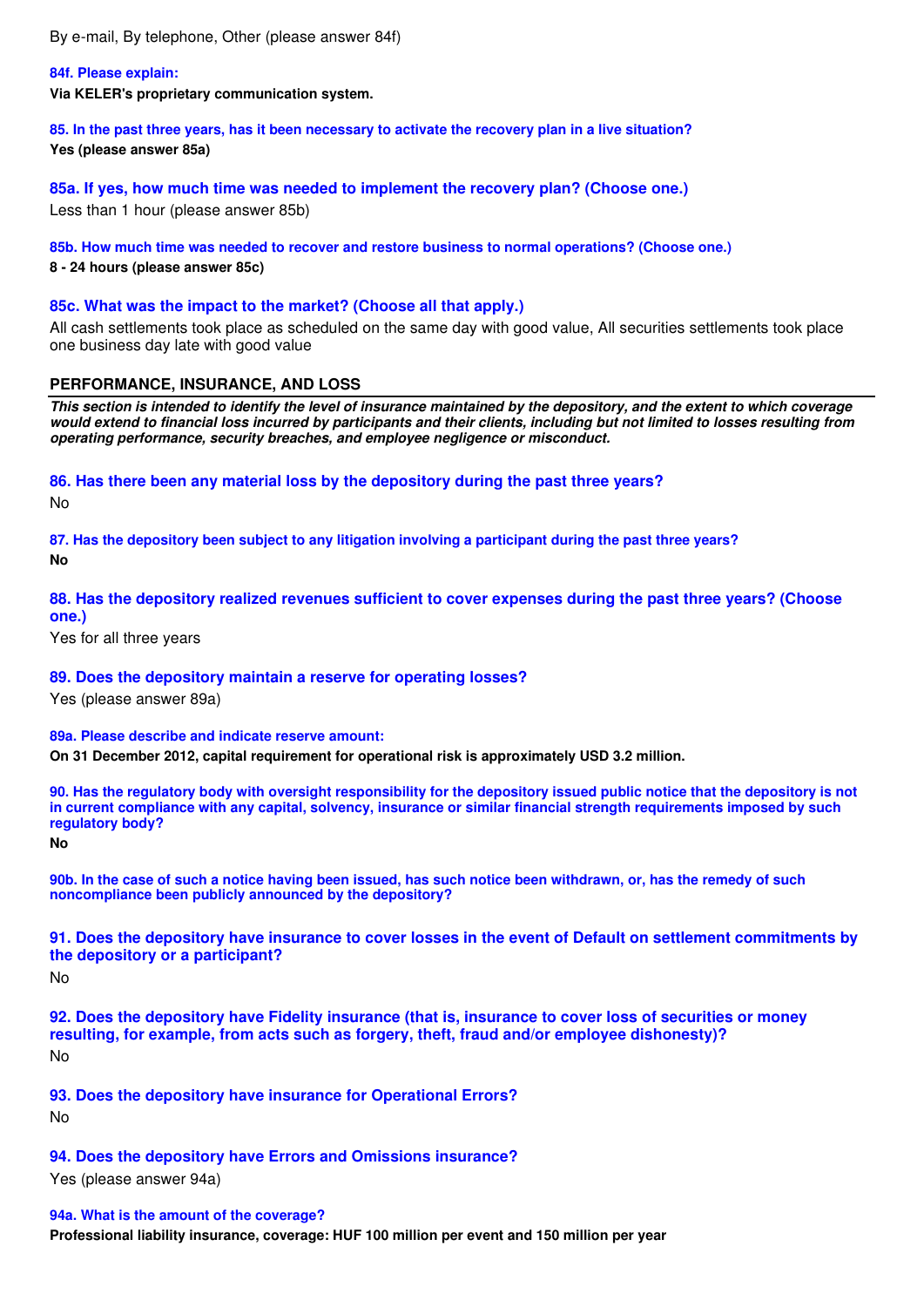### **94b. What is the amount of the deductible?**

HUF 5 Million each and every loss.

#### **95. Does the depository have insurance for the Premises?**

Yes (please answer 95a)

**95a. What is the amount of the coverage? Third party liability insurance including tenants liability. 20 million HUF per incident and 50 million HUF per year.** 

**95b. What is the amount of the deductible?**

50 thousand HUF per incident.

**96. Does the depository have any other insurance?**

Yes (please answer 96a)

**96a. If so, what is it for? 1. Property insurance including robbery 2. Employers liability** 

#### **96b. What is the amount of the coverage?**

1. 286,1 million HUF aggregate 2. 10 million HUF per incident and 20 million HUF per year

#### **96c. What is the amount of the deductible?**

**1. 0.2-1 million HUF depending on the type of property and type of incident (natural vs. robbery) 2. 50 thousand HUF per incident** 

**97. Who is the insurance carrier? If more than one insurance carrier, please list each carrier here and provide your responses to questions 97a and 97b in corresponding order. Allianz Hungaria Ins. Co.** 

**97a. Who is the insurance carrier's parent company, if applicable? (If inapplicable, simply type n/a.)**

Allianz Versicherungs AG, Germany

**97b. What is the term of the policy? 1.1.2013. - 31.12.2013. both days inclusive** 

#### **97c. Who does the insurance cover? (Choose all that apply.)**

Other (please answer 97d)

#### **97d. If other, please identify:**

**KELER is the (i) National Depository and (ii) Clearing House. The insurance covers the institution in both capacities. KELER CCP has separate insurance coverage.** 

**98. If you feel that you would like to provide additional details on any of the given answers, feel free to provide any additional comments here (maximum of 5,000 characters) or prepare an additional document identifying the question(s) you are commenting on and upload the document under 98a:**

**98a. Upload document here:**

### **PUBLIC AVAILABILITY**

**99. The AGC encourages respondents/depositories to make their answers to this questionnaire publicly available. Will you be making your response publicly available? (For additional guidance, please review the help feature to this question.) Yes (please answer 99a)** 

**99a. If yes, how will you be making it publicly available: (Choose all that apply.)** Web site (please answer 99b), By individual request with depository (please answer 99c)

**99b. Please provide web site address of publicly available questionnaire: http://www.keler.hu/keler/keler\_angol.head.page?nodeid=180** 

# **99c. Please provide name of contact at depository who has been designated to receive such requests (then please answer 99d).**

Mr. Gabor Szentpeteri, Client Relations